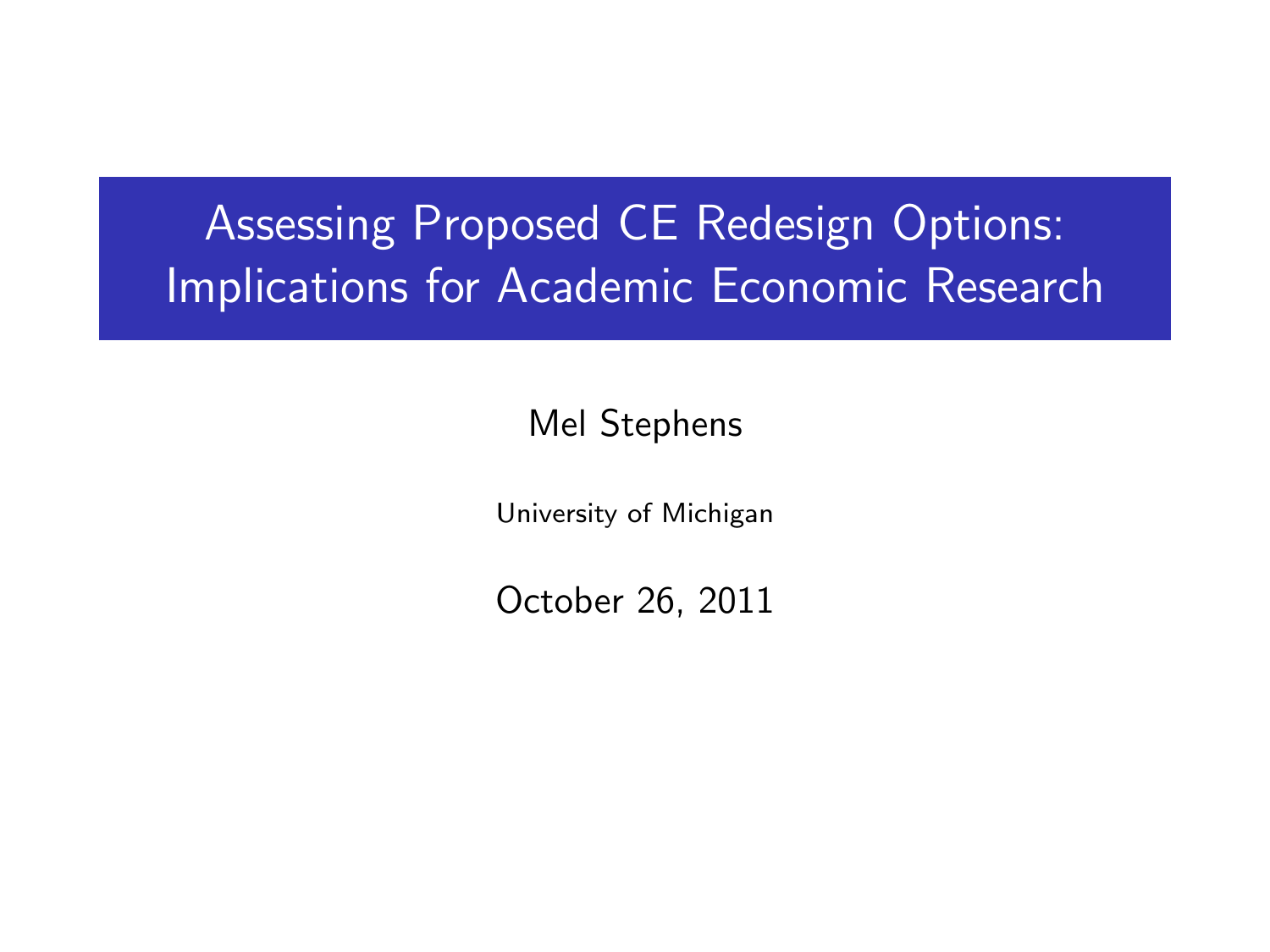- Both options provide creative approaches for addressing the concerns which underlie the redesign.
	- Major undertaking in a short period of time
- My discussion is in my role as an academic researcher who is an end user of the CE data.
- I will confine my comments to a very limited set of issues.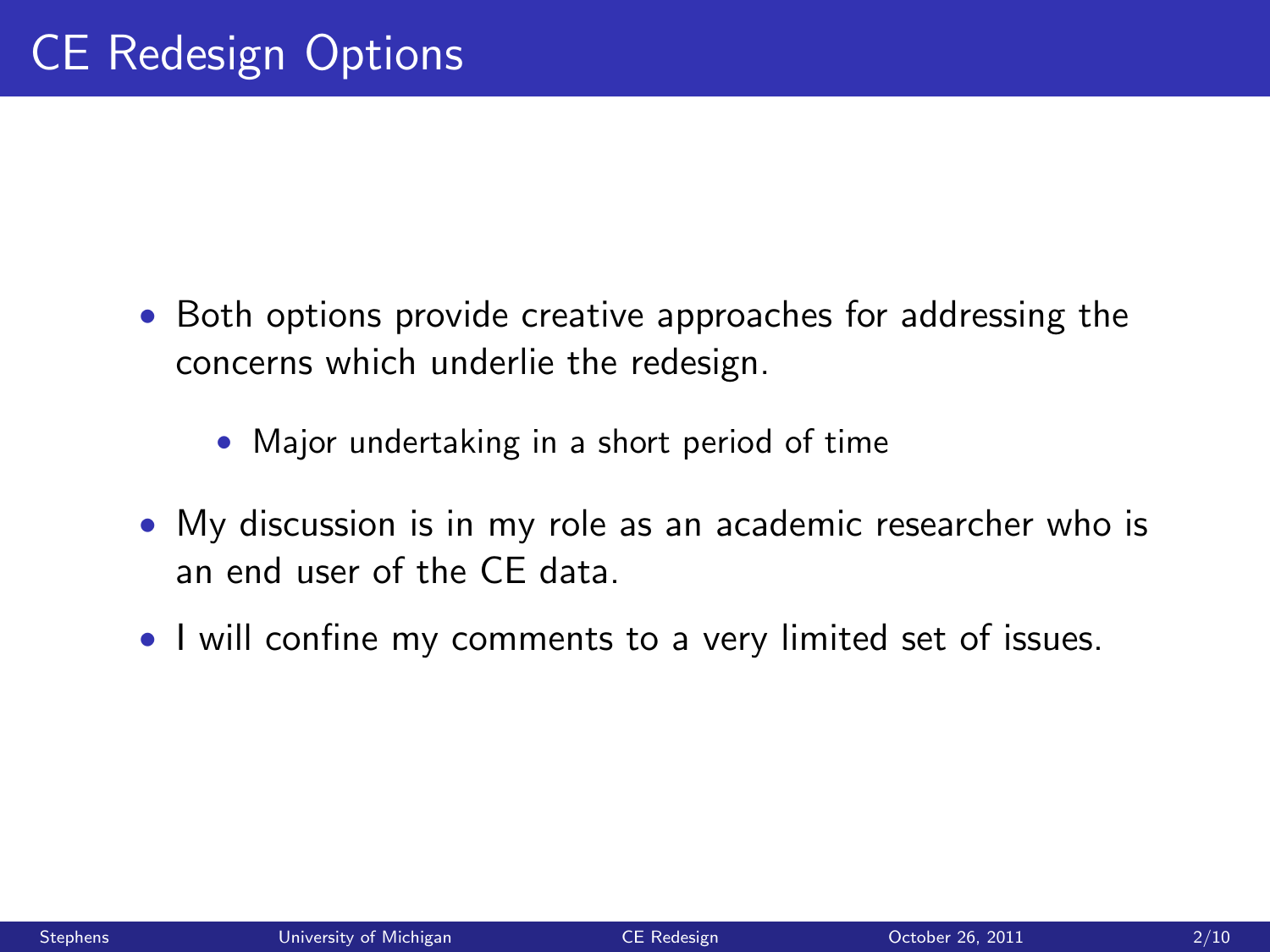#### Economic Research Using the CE Data

- Research topics using the CE include (but are not limited to)
	- Estimation of demand systems
	- Measuring inequality using consumption rather than income
	- Distributions of expenditures
		- by demographics
		- by program participation
	- Alternative methods of computing trends in prices
	- Testing the Life-cycle/Permanent Income Hypothesis
- Proposed redesigns affect elements of the survey that have common implications across these topics
	- However, will focus on the last topic for this discussion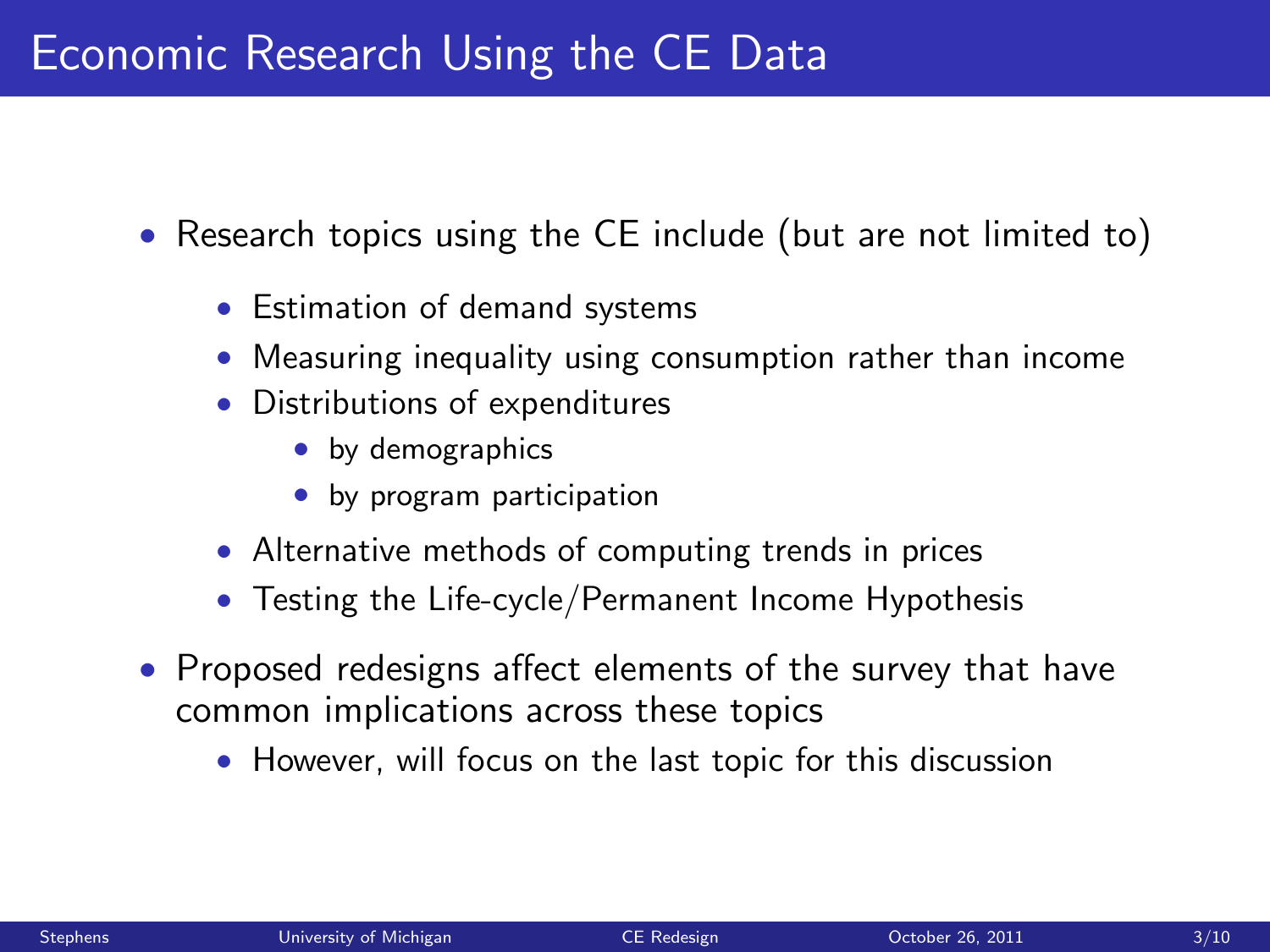# The Life-cycle/Permanent Income Hypothesis (LCPIH)

- This theoretical framework has a few important assumptions.
	- Consumers are forward-looking: expectations of future income as well as current income and assets affect decisions today
	- Consumers care about their future circumstances: they equally enjoy consumption today and (discounted) in the future.
	- Consumers have rational expectations.
- A variety of implications emerge:
	- Expected vs. unexpected income changes
	- Transitory vs. permanent income changes
	- Consumption is a preferred measure of well-being over income.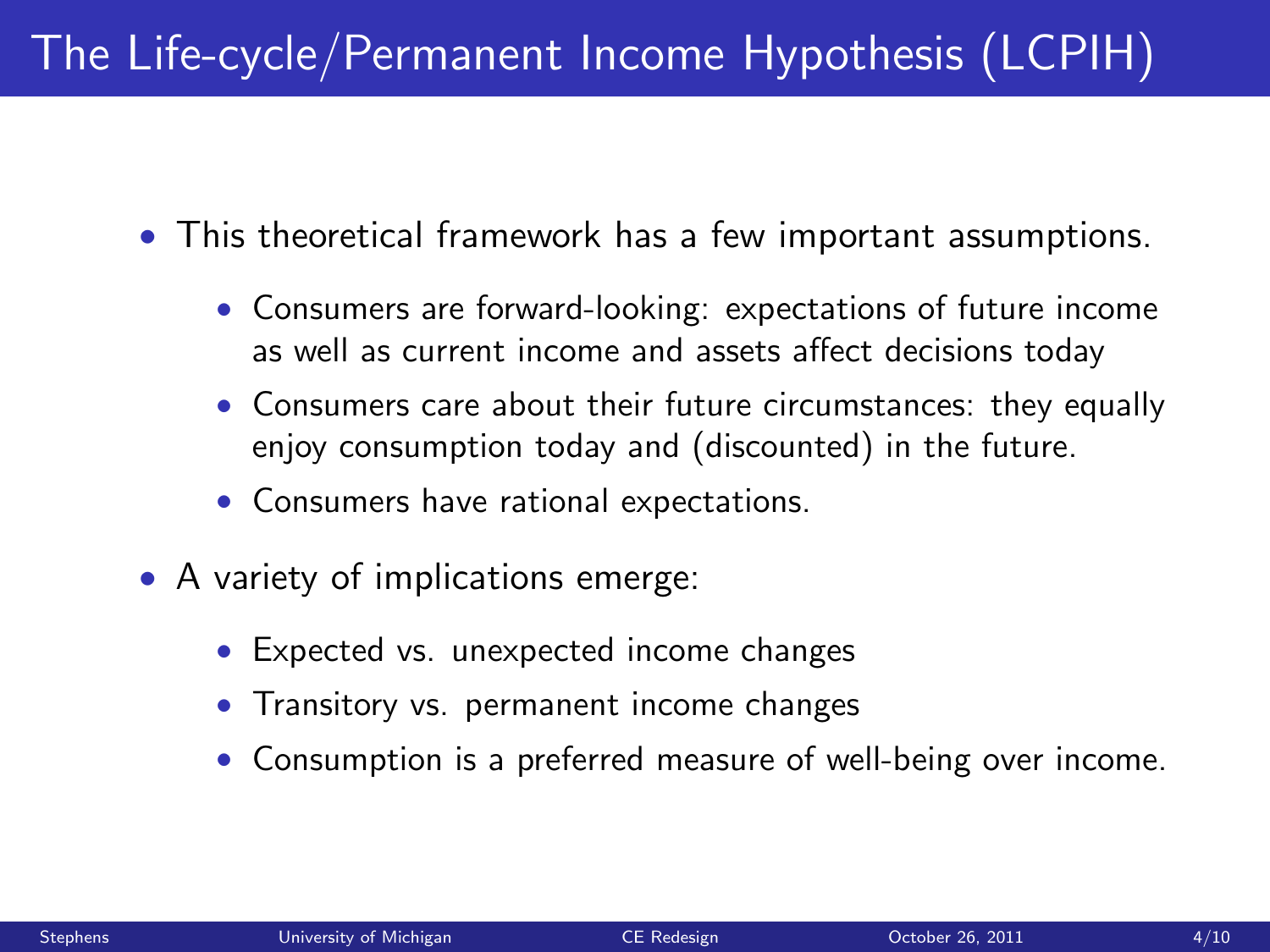- Using the CE Quarterly Interview Survey
	- The impact of tax refunds on household consumption
	- The impact of social security taxes on household consumption
	- The impact of tax rebates on household consumption
- Using the CE Diary Survey
	- The impact of social security checks on household consumption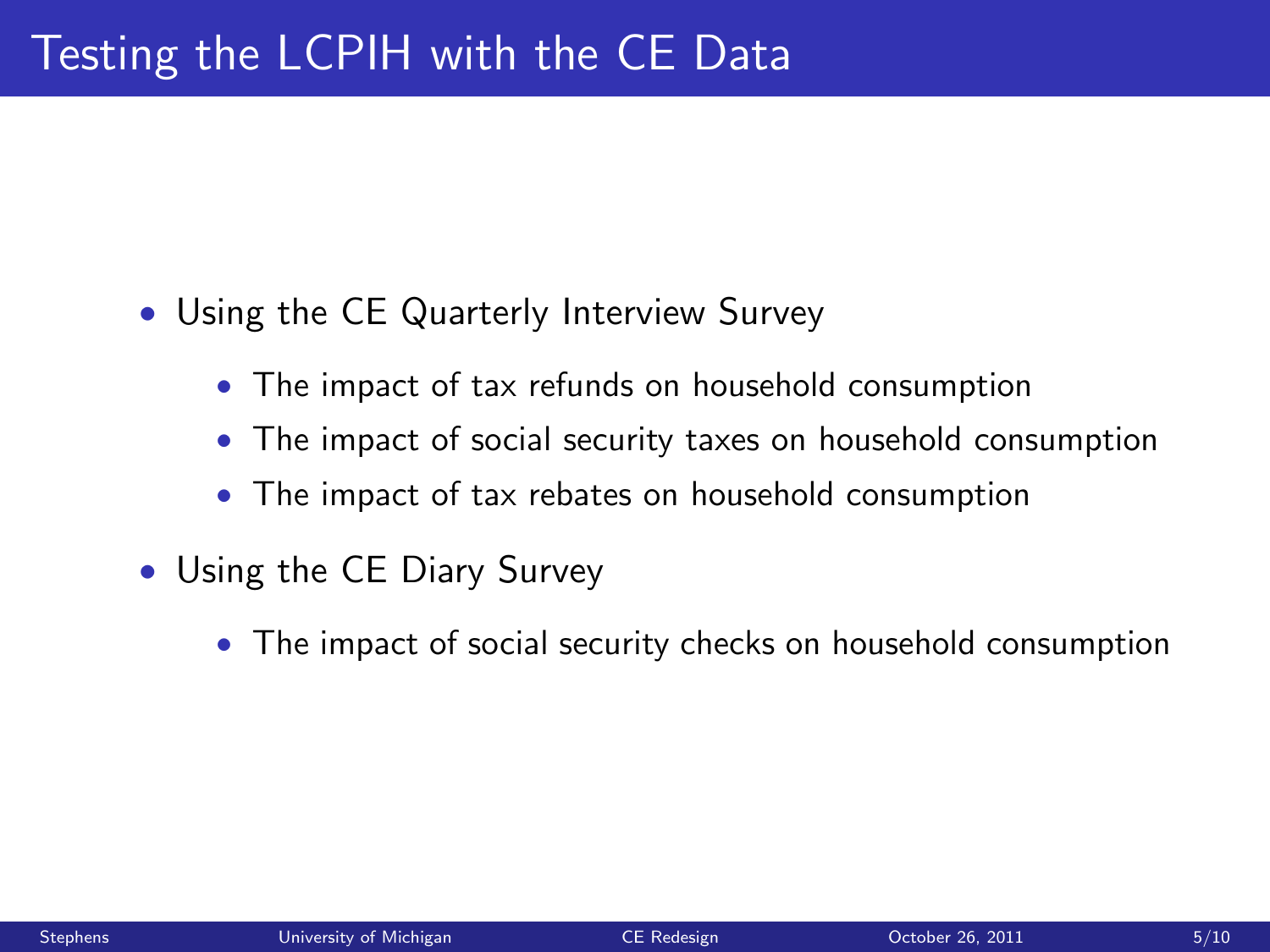# Features of the Redesigns: Altering the Panel Component

- Both redesigns maintain the panel feature of the data
	- 1 Two quarterly expenditure observations one year apart
	- 2 Three monthly expenditure observations six months apart
- Affects examination of short-run changes using a panel
	- Response to tax rebates requires observations closer together.
	- Perhaps implement a repeated cross-sectional data design.
- Synthetic cohorts provide an panel alternative in the UK
	- Cannot exploit idiosyncratic variation with cohort aggregates.
- Research continues but questions and methods evolve.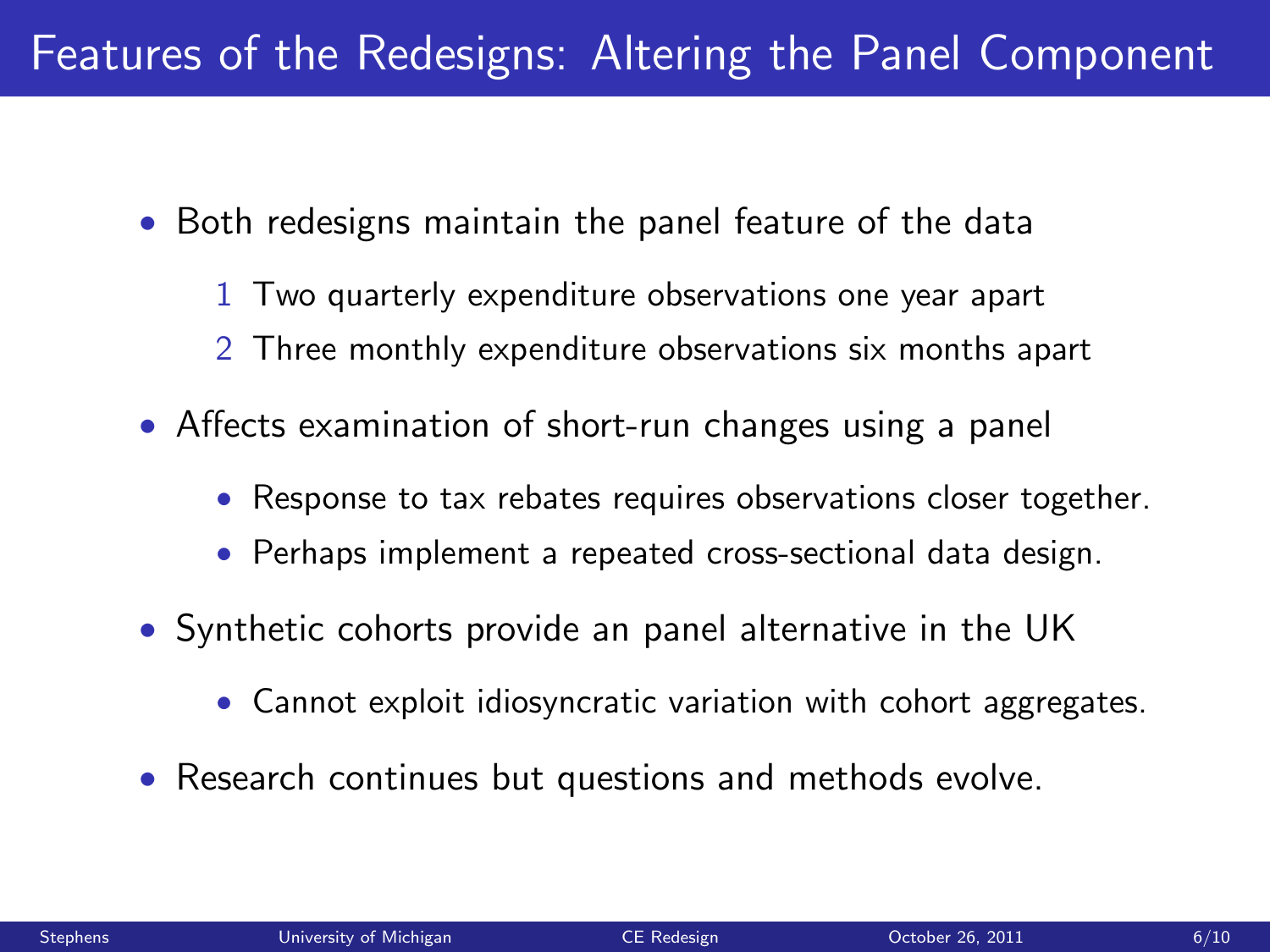# Features of the Redesigns: Collecting All Expenditures

- Both redesigns retain the feature of collecting all expenditure categories from all households
	- 1 Maintains format of both an interview and a diary survey
	- 2 An integrated interview format with feature of both
- Theoretical framework aligns with non-durable consumption
	- Durable consumption presents empirical challenges.
	- Cannot rely on  $Y S = C$
- Much research does not distinguish bananas vs. fruit vs. food
	- Little discussion of using global expenditure categories which might address non-response issues
- Tests of LCPIH need all expenditures from everyone
	- Imputing expenditures using income artificially violates LCPIH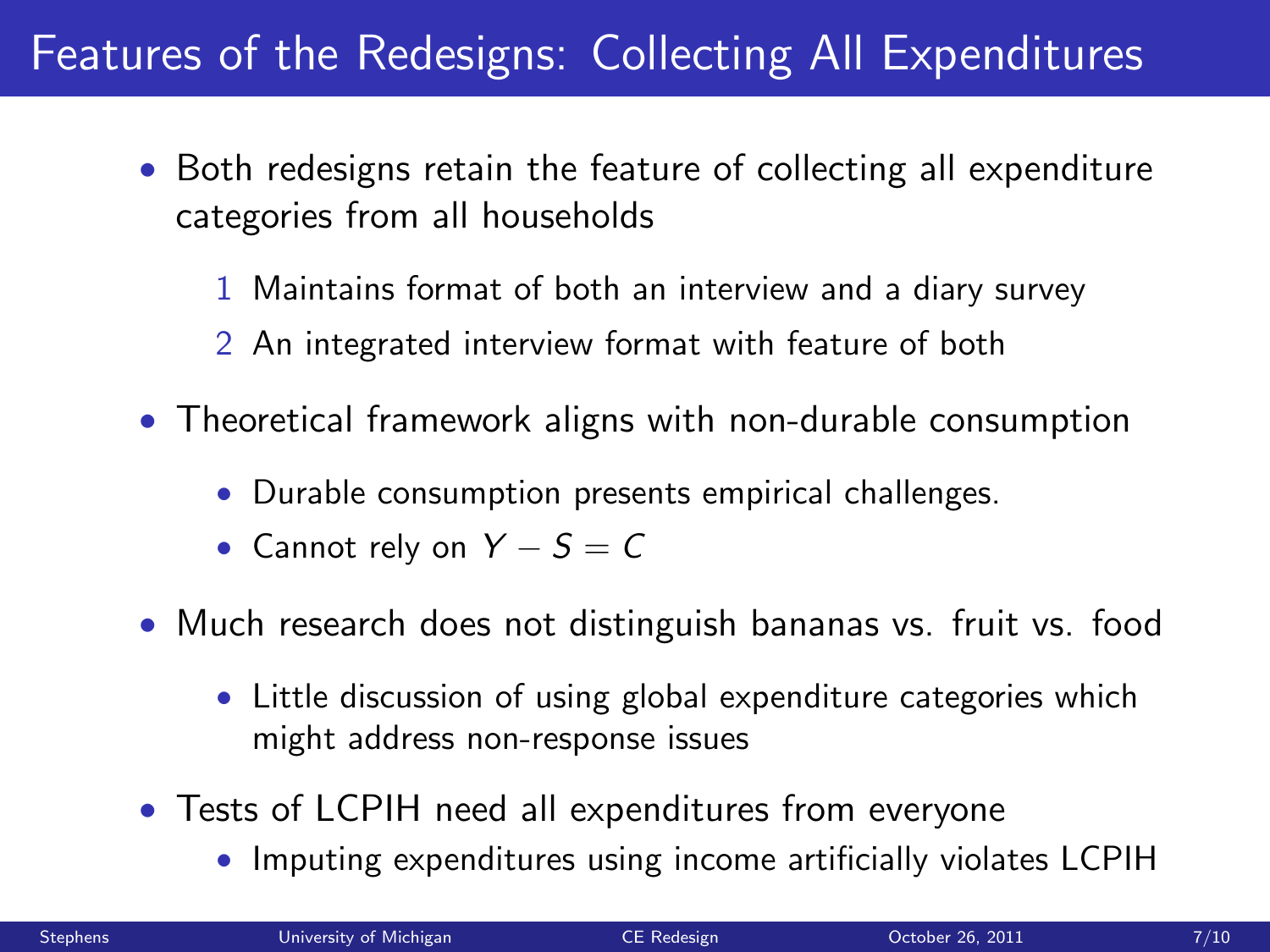### Features of the Redesigns: Labor Force/Income Data

- Neither redesign addresses labor force and income data
	- Currently collected in the second and fifth interviews
	- Corresponds to the year prior to the survey
	- Does not match period of expenditure collection
- Collection period differences influence research topics
	- Cannot study how labor market events such as unemployment and retirement affect within-household consumption
	- Consumption in lowest decile is over twice as large as income
	- Cannot apply balance edit methods in field
- Tests of LCPIH require alternate information to construct income changes since such data is lacking
	- E.g., create income change due to Social Security tax change based on total earnings
	- Added module on timing of tax rebate receipt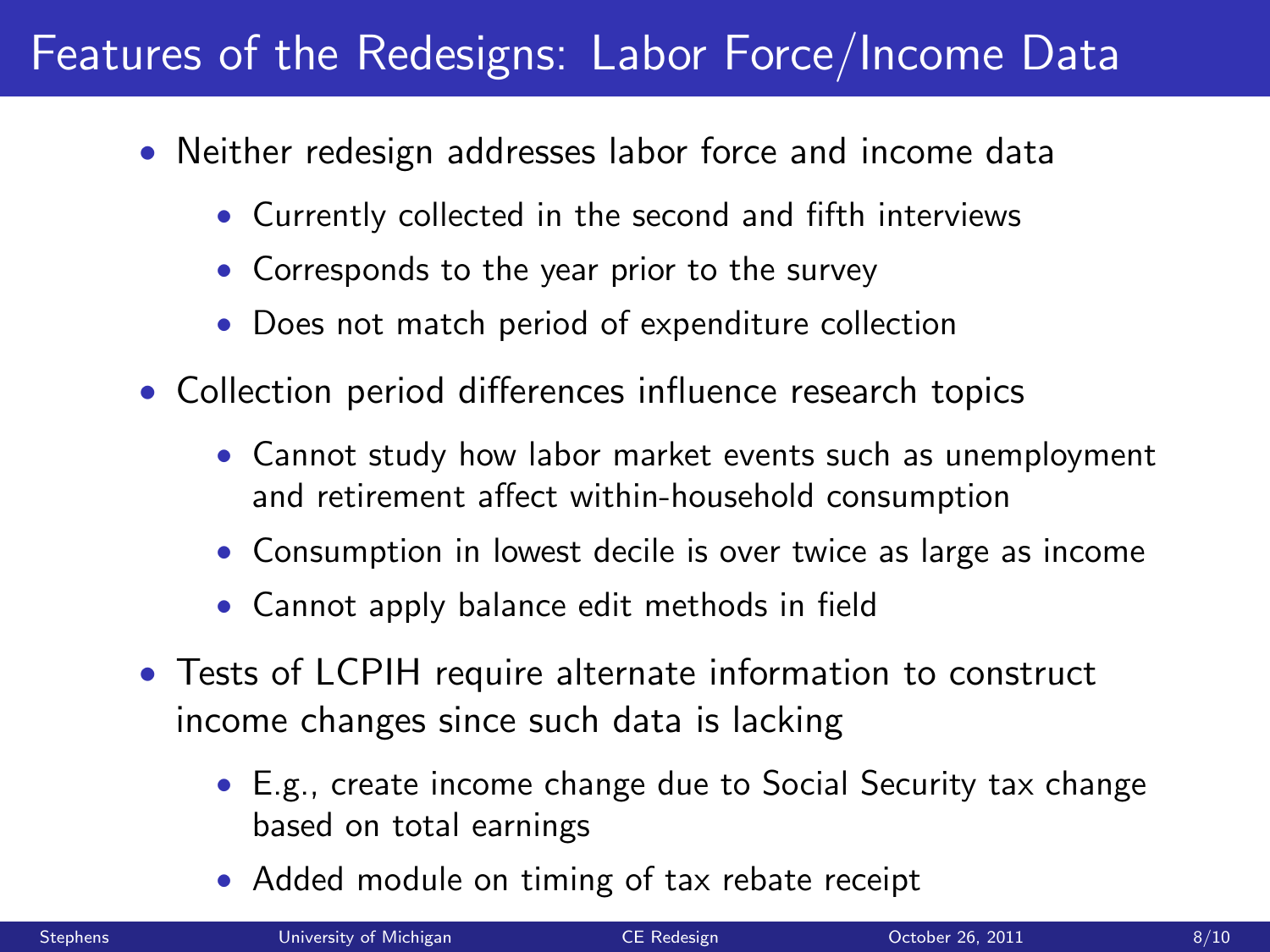## Features of the Redesigns: Addressing Non-Response

- Current participation rate in both CE surveys is roughly 75%.
	- Triggers non-response bias analysis under OMB guidelines
	- Participation rate is lower in Canada, 62%, and UK, 51%
		- Redesign 1 similar to Canada; Redesign 2 similar to UK
- Neither fully addresses survey participation implications
	- Both advocate to collect, scan, mail, e-mail, etc. receipts
	- Both advocate use of financial records
	- Both advocate maintaining a panel component
	- Impact on participation rate is still unknown
- Use of these technologies is to reduce item non-response
	- Human component affecting diaries now still will matter
- Research typically ignores participation and item non-response
	- Need to address in estimation may increase with redesign